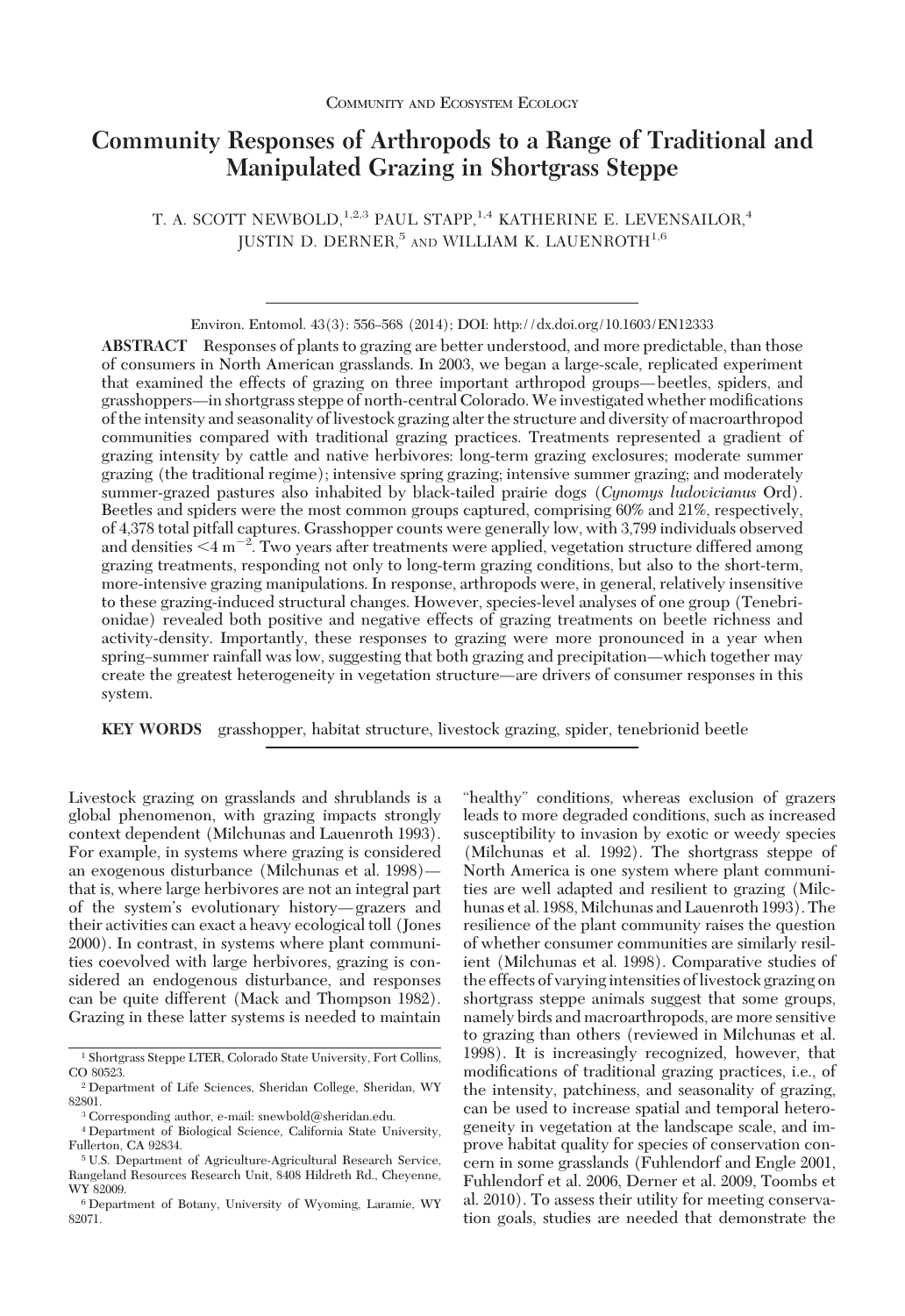effects of these nontraditional grazing practices on native consumer communities.

In shortgrass steppe, arthropods represent a critical component of the consumer community (Lauenroth and Milchunas 1991). They comprise an important resource base for small vertebrates (Flake 1973, Lauenroth and Milchunas 1991, Stapp 1996), and play important roles in community-level dynamics and ecosystem functioning (reviewed in Crist 2008). Although effects of livestock grazing on arthropods tend to be taxon-specific (e.g., Di Giulio et al. 2001, Swengel 2001, Cagnolo et al. 2002, DeBano 2006, Batary et al. 2007, Joern and Laws 2013), in shortgrass steppe many groups decline with increased grazing intensity (Lavigne et al. 1972, Capinera and Sechrist 1982, Lauenroth and Milchunas 1991, and references therein, Welch et al. 1991). While we might expect these consumer groups to show similar sensitivity to novel, nontraditional practices such as heavier grazing intensity than previously experienced, the response of arthropods to such conditions has not yet been evaluated.

Here, we used grazing treatments that expanded on the natural range of grazing conditions on shortgrass steppe to ask how vegetation structure and arthropods respond to grazing. Specifically, we assessed how major macroarthropod groups—carnivores (ground spiders), omnivores (beetles), and herbivores (grasshoppers)—respond to changes in the seasonality (spring vs. summer) and intensity (i.e., twice the stocking rate) of grazing relative to moderate summer grazing by cattle that represents the traditional grazing regime in shortgrass steppe (Bement 1969, Hart and Ashby 1998). Because arthropod abundance and distribution are strongly inßuenced by changes in vegetation structure (e.g., spiders, Hatley and MacMahon 1980; ground-dwelling beetles,Mazia et al. 2006; insect herbivores, Stinson and Brown 1983), we focused on evaluating how grazing-induced simplification of vegetation architecture affects abundance and richness of these arthropod groups. The relatively simple structural complexity and short stature of vegetation in shortgrass steppe (Lauenroth and Milchunas 1991) suggests that grazing effects may be less dramatic than in other more productive systems (e.g., tallgrass prairie, Sims and Singh 1978). Nevertheless, even small changes in important characteristics, such as vegetation height (e.g., Noordijk et al. 2010), may affect the arthropod communities.

We expected the following changes with increased grazing intensity: 1) a reduction in vegetation height and an increase in the amount of bare ground, 2) a decrease in spiders, grasshoppers, and most beetles, and 3) an increase in abundance of scarab beetles in association with increased availability of cattle dung. One of the more predictable effects of livestock grazing on the structural complexity of grassland vegetation is reduced vegetation height (Scimone et al. 2007, Augustine and Derner 2012). With this modification, the literature suggests spider communities in grasslands (Gibson et al. 1992, Churchill and Ludwig 2004, Horvath et al. 2009, Mysterud et al. 2010), and spe $cifically$  in shortgrass steppe (Lavigne et al. 1972), respond negatively, though responses to grazing can be variable and species-specific (Gibson et al. 1992). Similarly, grasshoppers (Capinera and Sechrist 1982, Welch et al. 1991) and beetles (Lavigne et al. 1972) also appear to be sensitive to grazing-induced changes in habitat structure, and are predicted to decline with simplified vegetation and increased bare ground (e.g., for tenebrionids, McIntyre 1997, Stapp 1997). In contrast, we assumed that an increase in the availability of cattle dung, an important food resource for dung beetles (Scarabaeidae), would promote increased abundance of scarab beetles on the most heavily grazed treatments (e.g., Verdu et al. 2007). Those most heavily grazed plots may also have positive effects on arthropods, in general, owing to associations with the unique microhabitats generated by prairie dog burrows (Davidson and Lightfoot 2007); overall, however, we anticipated arthropod declines with increased grazing intensity. Our study incorporates two levels of taxonomic resolution, family and species level, and includes an assessment of how plant community composition may differ among grazing treatments in the final year of the study  $(2006)$ , both of which may help further explain any observed responses among these arthropod groups to grazing.

### **Materials and Methods**

**Study Area and Sampling Design.** The study was conducted at the United States Department of Agriculture (USDA)-Agricultural Research Service Central Plains Experimental Range (CPER) in north-central Colorado, located  $\approx\!60$  km northeast of Fort Collins, CO. Vegetation is classified as shortgrass steppe, and is dominated by two perennial  $C_4$  grasses, *Bouteloua gracilis* ([Willd. ex Kunth] Lag. ex Griffiths) and *Bouteloua dactyloides* (Nutt.) J. T. Columbus. Climate is semiarid, with long-term mean annual precipitation of 341 mm, with 70% received as rainfall between April and September (Lauenroth and Milchunas 1991). Annual precipitation during both sampling years of the study was below the long-term mean (2004: 293 mm; 2006: 301 mm). A drier spring and early summer (April–June) occurred in 2006 (54 mm) versus 2004 (114 mm). Sampling during the first year of the study (2004) coincided with the end of a multiyear drought  $(2000 - 2004)$ .

In 2003 and 2004, 25 study plots (0.81 ha each) were established on replicated pastures representing a grazing gradient from no grazing to very heavy grazing: 1) long-term (since 1939) large-herbivore grazing exclosures ("EXCLO";  $n = 5$  replicate 1-ha exclosure plots within moderately grazed pastures), 2) moderate summer grazing ("MODSUM";  $n = 5$  plots within three replicate 65Ð130-ha pastures), representing the typical grazing practice (Bement 1969, Hart and Ashby 1998, Milchunas et al. 1998), with a stocking rate of 1.44 ha per yearling steer per month for the mid-May to October grazing season; 3) heavy summer grazing ("HVYSUM";  $n = 4$  plots within two replicate 65-ha pastures), with a stocking rate of 0.72 ha per yearling steer per month, double the moderate stock-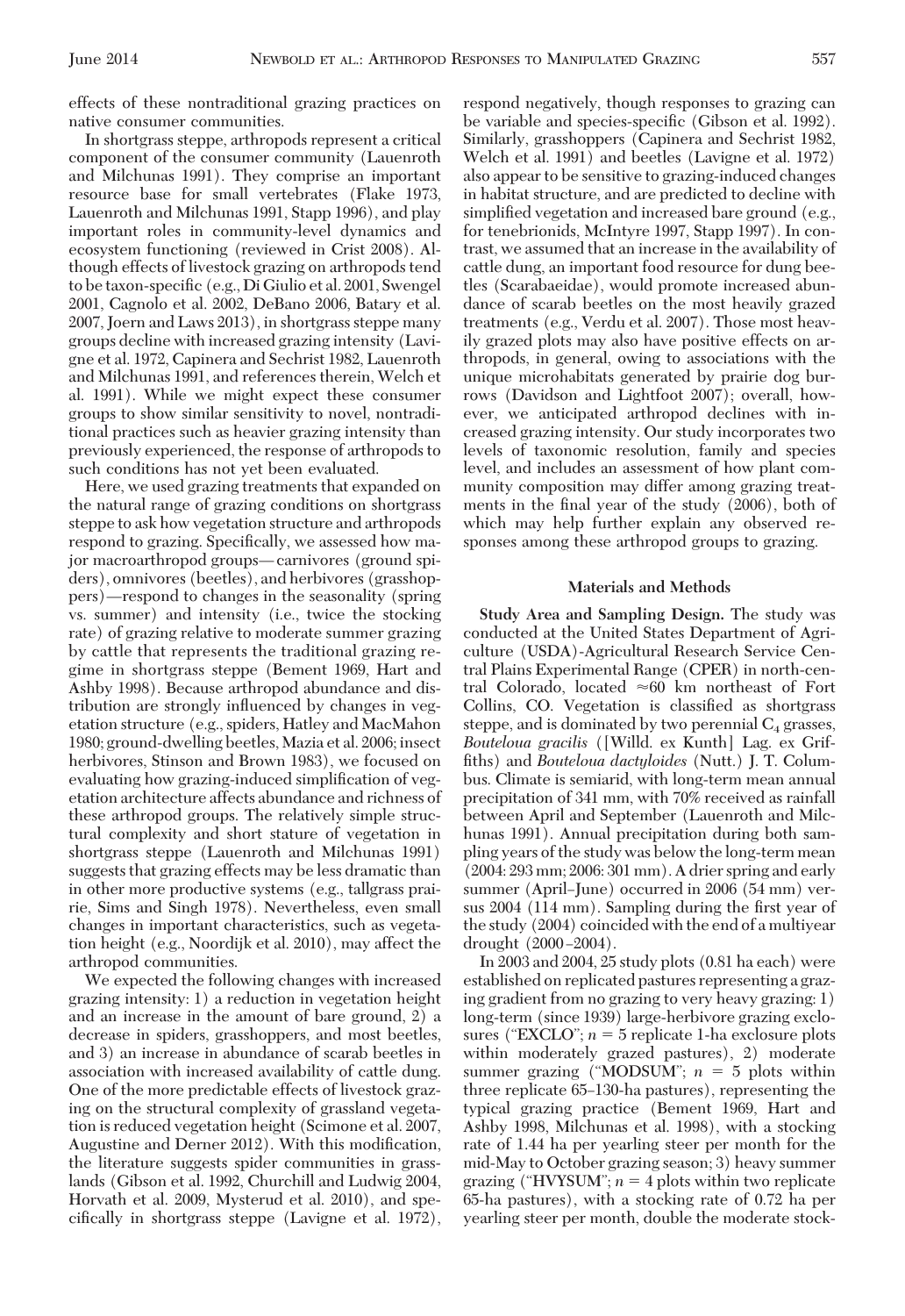ing rate for the mid-May to October grazing season; 4) very heavy spring grazing ("HVYSPR";  $n = 6$  plots within two replicate 65-ha pastures), with a stocking rate of 0.52 ha per yearling steer per month for the early March to mid-May grazing season in which livestock consume stockpiled forage from the prior year until new growth begins in mid-April, and 5) moderate summer grazing by cattle with black-tailed prairie dog (*Cynomys ludovicianus* Ord) colonies ("PDOG"; *n* 5 plots within Þve prairie dog colonies), with the combination of livestock and history of prairie dog grazing (since 1997) leading to the most intensive grazing treatment. Study plots were randomly located within treatment pastures. In the HVYSPR pastures, plots were located in areas near supplemental feed sites for livestock, rather than randomly, to ensure sampling of heavy-use sites. In addition, EXCLO plots were centered within the 1-ha exclosures to minimize edge effects. For additional detail regarding grazing management regimes on the CPER, see Augustine and Derner (2012).

These five treatment types encompassed a wide range of grazing regimes for the region (Lauenroth and Milchunas 1991, Milchunas et al. 1998), and the HVYSPR and HVYSUM treatments are more intensive grazing practices than have been previously investigated in shortgrass steppe (Bement 1969, Hart and Ashby 1998). In 2003, before the establishment of grazing treatments in 2004, all grazed sites were grazed at moderate  $(=MODSUM)$  intensities. We distinguished between treatments that have either been installed for long periods of time (EXCLO plots) or dominated by native grazers (PDOG plots) from short-term, experimentally manipulated plots (HVYSPR and HVYSUM) using the terms "long-term" treatments and "shortterm" treatments, respectively.

**Habitat Characteristics and Plant Community Composition.** We measured the following structural characteristics of vegetation within 1 m of 30 points per plot: height of grasses, forbs, and shrubs, and number of dwarf shrubs (primarily *Artemisia frigida* Willd.). Sampling points were located at 10-m intervals along three randomly placed, 100-m transects with 10 points per transect. Mean values were calculated using these 30 measurements per plot. Sampling occurred in July-August 2004 and in June-July 2006. In 2004, a subset of plots were sampled for structural characteristics ( $n = 16$  of 25; EXCLO,  $n = 5$ , MODSUM,  $n =$ 3, HVYSPR,  $n = 3$ , PDOG,  $n = 5$ ). This more limited sampling allowed us to make comparisons among treatments and years for all treatment combinations except those including HVYSUM, which was not sampled in 2004.

In 2006, in addition to measuring structural characteristics of vegetation, we estimated percent canopy cover of plants by species, and cover of lichens, litter, and bare ground to the nearest 5% using a 20- by 50-cm Daubenmire frame (Daubenmire 1959) at each of the 30 sampling points per plot. Plant taxonomy followed the USDA PLANTS Database (USDA 2012). Canopy cover sampling coincided with structural vegetation sampling in June–July 2006.

Density of cattle fecal pats was estimated by counting the number of pats observed while walking within four, randomly placed belt transects (5 by 50 m) per plot between July and August 2006. Mean fecal pat density was calculated using the four subsamples per plot and provided a measure of grazing intensity and the amount of habitat available for insects attracted to dung.

**Arthropod Communities.** Arthropods were captured on each plot using live pitfall traps established in a three by four array, with 10-m spacing between traps. Traps consisted of plastic cups (90 mm in diameter, 120 mm in depth), including a plastic funnel (90 mm in diameter), buried ßush with the ground surface. Traps were shaded with wooden covers held in place with nails; traps could be closed when not operational by nailing the cover ßush to the ground. Traps were open for four consecutive days on a staggered schedule, with all plots trapped within a 2-wk period during a single trapping session. Plots were trapped during three sessions, once each in June, July, and August. Arthropods were sorted, identified to either the family or species level, counted, and released. Though a wide range of arthropods were captured in our pitfalls, we restricted our analyses to beetles and spiders, which together comprised 81% of total captures. Tenebrionid beetles were the one group identified to the species level using an identification key developed specifically for this group on the CPER, which we carried with us in the field. When identification of a particular beetle was uncertain, the individual was collected and compared with known individuals in a comprehensive reference collection housed at the Shortgrass Steppe Long Term Ecological Research field station on the CPER. We focused on tenebrionids because of their numerical dominance, high species richness, and important role as detritivores in shortgrass steppe (Whicker and Tracy 1987, Stapp 1997, Crist 2008). Counts of each arthropod group were pooled at the plot level, averaged across the three sampling sessions for each year, and the number of individuals per 48 trap-days (i.e., 12 traps  $\times$ 4 days) was used as a measure of activity-density (Hatten et al. 2010). While sacrificing statistical power, we pooled data to consolidate sparse observations for certain arthropod groups owing to low trapping rates. For tenebrionids, analyses were restricted to the nine most common species (activity-density  $>0.005$  [number/trap-day] on any plot in either year).

Grasshoppers, which are not effectively sampled by pitfalls (Stapp 1996), were quantified using the ring count method (Onsager and Henry 1977, Joern 2005) by flushing grasshoppers from  $0.78 \text{m}^2$  circular plots (hoops) constructed of plastic sprinkler pipe. Twenty hoops were distributed in a four-by-five array adjacent to the pitfall-trapping grid, with 10-m spacing between hoops. Hoops were installed and left in place for three consecutive days to allow grasshoppers to naturally redistribute; on the fourth day, we counted the number of grasshoppers ßushed from each hoop as an observer slowly approached the hoop (Welch et al.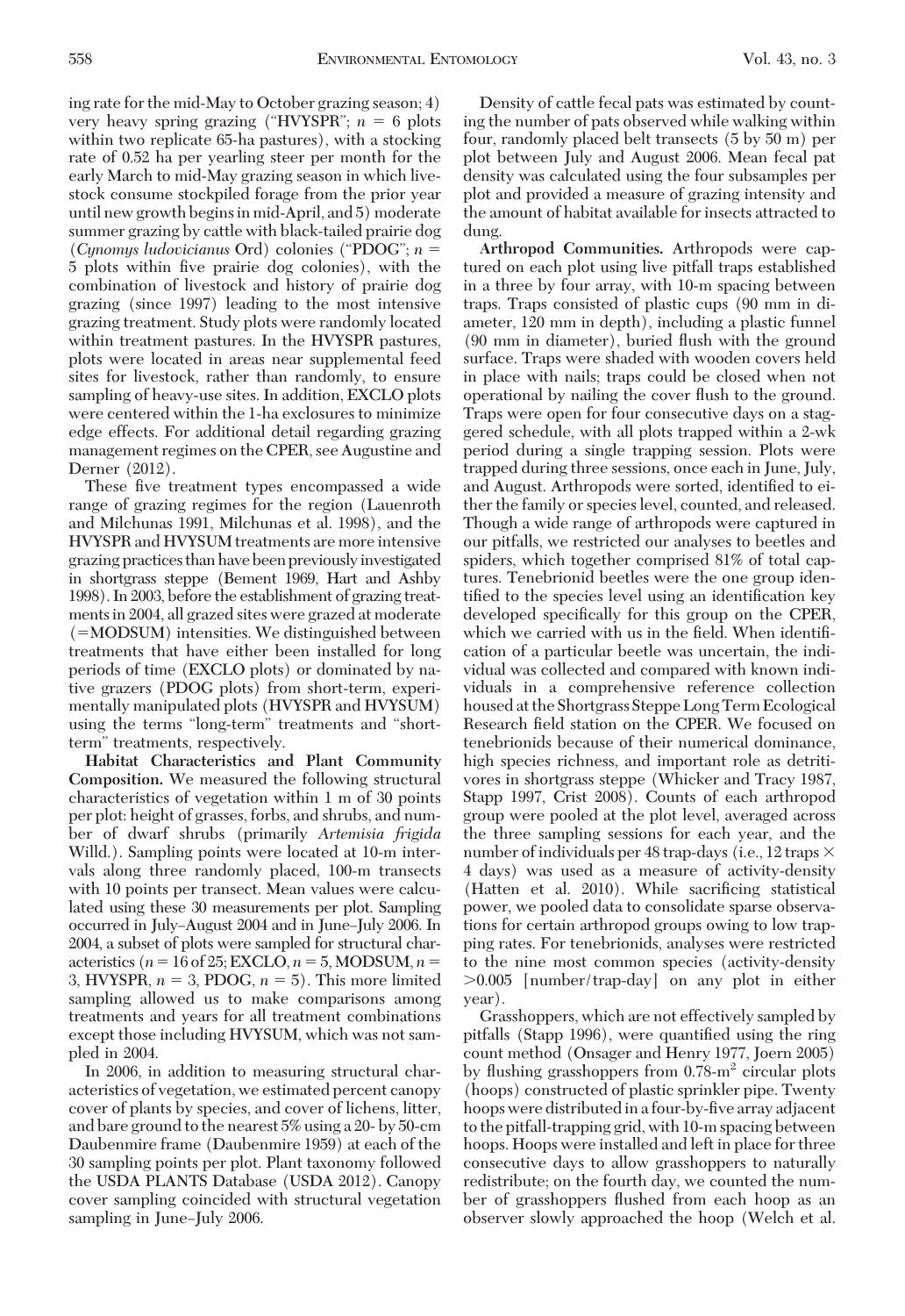Table 1. Vegetation structure and arthropod characteristics among grazing treatments and across years on the Central Plains Experimental Range, Colorado

Table 1. Vegetation structure and arthropod characteristics among a

grazing treatments and across years on the Central Plains Experimental Range, Colorado

data).

1991). Orthopterans ßushed from hoops were identified to the ordinal taxonomic level. Grasshopper sampling coincided with the three pitfall trapping sessions. Densities (individuals per square meter) were pooled at the plot level, and averaged across the three sampling sessions for each year.

**Statistical Analyses.** We used Repeated Measures Analysis of Variance (RMANOVA), with Tukey-Kramer multiple-comparisons tests, to determine significant differences among treatments (EXCLO, MODSUM, HVYSUM, HVYSPR, and PDOG) in response variables between years (2004, 2006). Response variables include grass, forb, and shrub height, number of dwarf shrubs, family-level richness of spiders and beetles, activity-density of spiders and beetles, activity-density of total scarab beetles separately, activity-density of tenebrionid beetles by species, and density of grasshoppers. Family-level richness is defined as the number of families represented by individuals of a particular taxonomic group (e.g., within Coleoptera) captured on a given plot (Fahrig and Jonsen 1998). Because we were also particularly interested in assessing differences in these same response variables among MODSUM plots (reference plots) with HVYSPR and HVYSUM plots (manipulated plots), we conducted separate repeated-measures ANOVAs including only MODSUM and HVYSPR or MODSUM and HVYSUM. For these analyses, because our initial sampling coincided with short-term treatment implementation in 2004, and differences among some short-term treatments were already evident in 2004 (see Table 1), we interpreted a significant interaction between the main effects of grazing treatment and year as a continuation of those changes in the response variable over time that were dependent on the grazing treatment (Read 2002). Analysis of Variance (ANOVA) was used to determine differences among treatments in 2006 in mean percent canopy cover of vascular plant species, mean percent cover of lichens, litter, bare ground, and density of cattle fecal pats. When necessary, data were transformed to meet assumptions of parametric tests. All analyses were performed in SAS 9.1 (SAS Institute 2005). We note that the method generally recommended for determining the denominator degrees of freedom (i.e.,  $ddfm =$  kenwardroger) using the Proc MIXED procedure for RMANOVA (Schaalje et al. 2001) may report different degrees of freedom for analyses with the same number of observations owing to differences in variance estimates among response variables, which was the case in our analyses here (see Results).

We generated individual-based rarefaction curves (Gotelli and Colwell 2001, Colwell 2009) to compare richness of tenebrionid species among the five grazing treatments while adjusting for variation in number of individuals sampled among treatments and between years. Coleman rarefaction curves, and associated measures of variance  $(\pm SD)$ , were created using EstimateS version 8.2 software (Colwell 2009) using average activity-densities of beetles combined across the three sampling sessions per year and standardized

|                                                                                                                                                                                                                                                  |                      |                   | $2004$ Grazing treatment <sup>"</sup> |                             |                        |                       |                    | 2006 Grazing treatment |                        |                               |
|--------------------------------------------------------------------------------------------------------------------------------------------------------------------------------------------------------------------------------------------------|----------------------|-------------------|---------------------------------------|-----------------------------|------------------------|-----------------------|--------------------|------------------------|------------------------|-------------------------------|
| Response variables                                                                                                                                                                                                                               | EXCLO <sub>(5)</sub> | MODSUM (5)        | HVTSUM(4)                             | $HVYSPR$ (6)                | PDOG (5)               | EXCLO <sub>(5)</sub>  | MODSUM (5)         | HVTSUM(4)              | HVYSPR <sub>(6)</sub>  | PDOG (5)                      |
| Vegetation structure <sup>t</sup>                                                                                                                                                                                                                |                      |                   |                                       |                             |                        |                       |                    |                        |                        |                               |
| Grass ht (cm)                                                                                                                                                                                                                                    | $12.93 \pm 2.86$     | $5.36 \pm 1.41$   |                                       | $6.52 \pm 2.38$             | $6.09 \pm 3.36$        | $12.09 \pm 4.04$      | $5.65 \pm 2.73$    | $4.72 \pm 1.96$        | $4.11 \pm 0.95$        | $5.14 \pm 1.76$               |
| Forb ht (cm)                                                                                                                                                                                                                                     | $9.07 \pm 3.37$      | $4.26 \pm 0.90$   |                                       | $5.39 \pm 2.37$             | $\frac{33}{1}$<br>4.51 | $-1.25$<br>5.21       | $3.87 \pm 0.81$    | $3.77 \pm 0.70$        | $3.83 \pm 0.54$        | $4.09 \pm 0.95$               |
| Shrub ht $(cm)$                                                                                                                                                                                                                                  | $23.42 \pm 6.16$     | $12.36 \pm 2.89$  | ξâ                                    | $13.74 \pm 2.91$            | 2.40<br>7.77 ±         | $19.80 \pm 6.76$      | $13.66 \pm 3.33$   | $11.61 \pm 3.58$       | $8.68 \pm 2.14$        | 3.25<br>$\frac{1}{1}$<br>6.34 |
| No. of dwarf shrubs (no.)                                                                                                                                                                                                                        | $1.92 \pm 2.21$      | 2.65<br>$1.87 +$  | £                                     | $-12.24$<br>1.60            | 2.14<br>$1.00 +$       | $\pm 1.01$<br>2.11    | ±1.34<br>2.29      | $+1.52$<br>338         | $3.55 \pm 2.27$        | $\pm$ 1.46<br>1.52            |
| Arthropod characteristics                                                                                                                                                                                                                        |                      |                   |                                       |                             |                        |                       |                    |                        |                        |                               |
| Spider richness (no. families)                                                                                                                                                                                                                   | $4.0 \pm 0.7$        | $3.4 \pm 1.0$     | $4.5 \pm 0.3$                         | $\pm 0.4$<br>$\frac{15}{4}$ | $3.6 \pm 0.4$          | $4.6 \pm 0.4$         | $5.0 \pm 0.8$      | $4.5 \pm 0.9$          | $5.7 \pm 0.2$          | $4.8 \pm 0.4$                 |
| Spider activity-density (no./trap-day)                                                                                                                                                                                                           | $0.07 \pm 0.02$      | $0.10 \pm 0.04$   | $0.12 \pm 0.01$                       | $\pm 0.03$<br>0.15          | $0.06 \pm 0.01$        | $0.14 \pm 0.03$       | $0.15 \pm 0.01$    | $0.14 \pm 0.02$        | $0.13 \pm 0.02$        | $0.13 \pm 0.02$               |
| Beetle richness (no. families)                                                                                                                                                                                                                   | $4.4 \pm 0.8$        | $3.6 \pm 0.9$     | $\pm 0.5$<br>4.8                      | $\pm 0.4$<br>4.0            | $= 0.8$<br>3.6         | $-6.6$<br>5.2         | $4.0 \pm 0.4$      | $5.3 \pm 0.3$          | $4.8 \pm 0.4$          | $\pm 0.5$<br>4.6              |
| Beetle activity-density (no./trap-day)                                                                                                                                                                                                           | $0.26 \pm 0.06$      | $0.19 \pm 0.09$   | $= 0.07$<br>0.38                      | $= 0.07$<br>0.35            | $0.20 \pm 0.06$        | $+0.06$<br>0.32       | $0.31 \pm 0.08$    | $0.34 \pm 0.07$        | $0.53 \pm 0.12$        | $0.37 \pm 0.08$               |
| Scarab activity-density (no./trap-day)                                                                                                                                                                                                           | $0.01 \pm 0.008$     | $0.003 \pm 0.003$ | $0.01 \pm 0.006$                      | $0.002 \pm 0.00$            | $0.008 \pm 0.00$       | $= 0.005$<br>0.01     | $0.004 \pm 0.003$  | $0.02 \pm 0.003$       | $0.03 \pm 0.015$       | $0.01 \pm 0.006$              |
| Grasshopper density (no./m <sup>2</sup> )                                                                                                                                                                                                        | $2.43 \pm 0.40$      | $2.48 \pm 0.37$   | $\pm 0.42$<br>98                      | $\pm 0.28$<br>2.62          | $\pm 0.41$<br>2.56     | $= 0.32$<br>$\approx$ | $\pm 0.14$<br>1.19 | $0.88 \pm 0.27$        | $\pm 0.23$<br>$0.94 -$ | $\pm 0.10$<br>0.31            |
|                                                                                                                                                                                                                                                  |                      |                   |                                       |                             |                        |                       |                    |                        |                        |                               |
| Values are means ± SE pooled from replicate treatment plots (no. plots/treatment shown in parentheses). Significant treatment, year, and treatment-by-year differences were evaluated with Repeated<br>Measures ANOVA (see Results for details). |                      |                   |                                       |                             |                        |                       |                    |                        |                        |                               |
| " Abbreviations for grazing treatments, in order of increasing grazing intensity, are: EXCLO, exclosures; MODSUM, moderate summer grazing; HVYSUM, intensive summer grazing; HVYSPR, intensive spring                                            |                      |                   |                                       |                             |                        |                       |                    |                        |                        |                               |
| grazing; PDOG, moderate summer grazing in areas with                                                                                                                                                                                             |                      | prairie dogs      |                                       |                             |                        |                       |                    |                        |                        |                               |
| $^b$ In 2004, a subset of plots were sampled for vegetation structure characteristics (see Materials and Methods; EXCLO, $n = 5$ , MODSUM, $n = 3$ , HYYSUM, $n = 0$ , HYYSPR, $n = 3$ , PDOG, $n = 5$ , ND, no                                  |                      |                   |                                       |                             |                        |                       |                    |                        |                        |                               |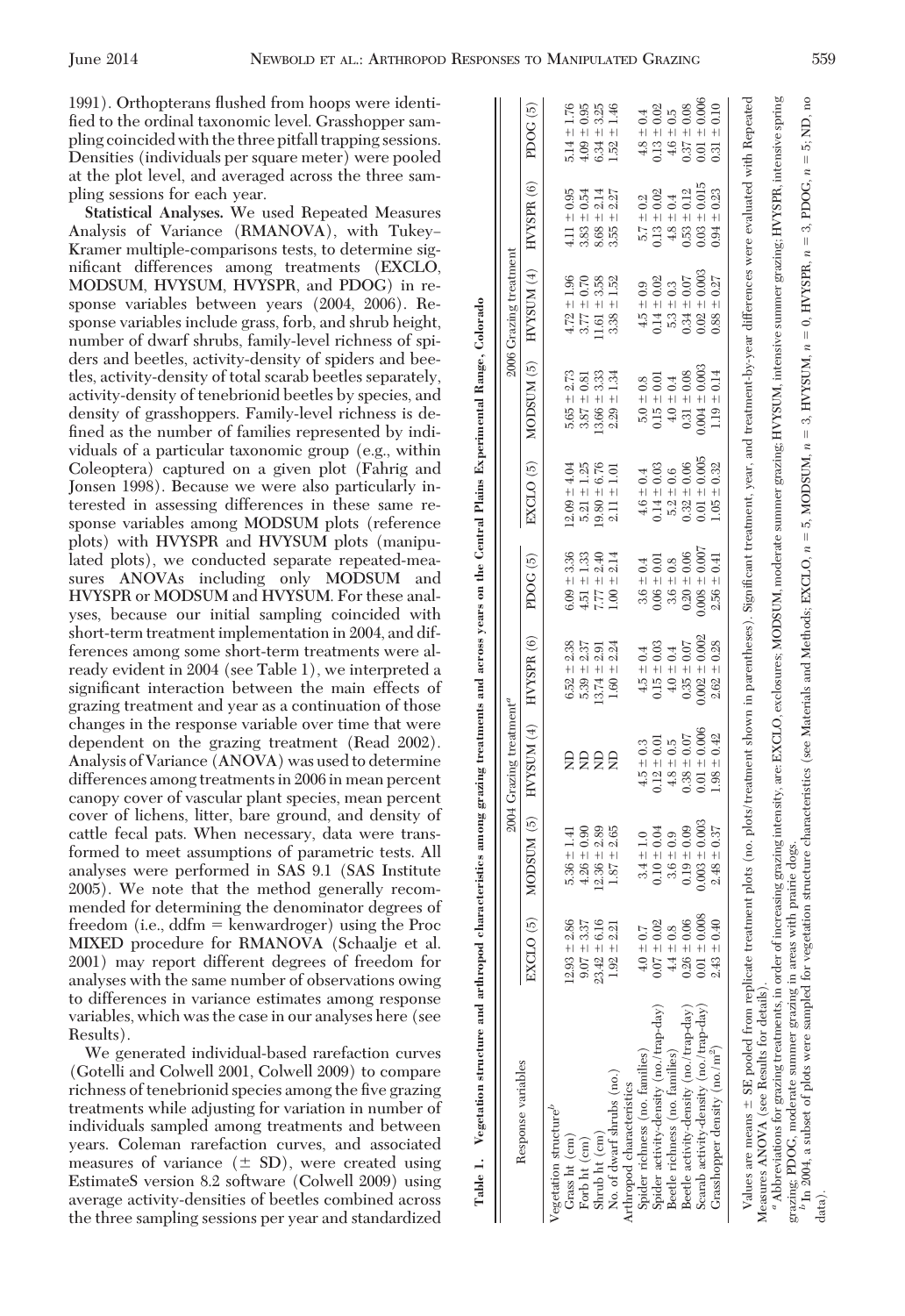by number of trap-days (same as activity-density above). These activity-density values were then rounded to the nearest whole number to meet requirements of EstimateS. Differences among treatments were assessed by visually comparing the 2004 and 2006 curves for each treatment to the MODSUM curves, which served as our reference condition.

Multivariate analyses of vegetation characteristics, plant community composition, and arthropod communities were conducted by nonmetric multidimensional scaling (MDS) in PRIMER version 5.0 software (Clarke and Gorley 2001). MDS is a nonparametric ordination procedure that produces visual graphs of samples, in our case study plots, in 2-dimensional space, in which samples that are more similar are clustered together more closely than samples that are dissimilar. A stress coefficient provides an estimate of goodness-of-fit for the MDS graph; STRESS values  $(0.20)$  indicate difficulty in expressing the relationships among samples in two dimensions. Data were transformed (square root, arcsine square root, or log  $[y + 1]$ ) before MDS analysis. Significant differences in vegetation and arthropod community patterns among grazing treatments were analyzed using an analysis of similarity procedure (ANOSIM), which includes a global test of treatment differences, as well as a multiple comparisons test. The SIMPER procedure was used to determine which variables contributed most to observed differences among grazing treatments (Clarke and Gorley 2001). Metrics used to produce each set of ordinations include: 1) for vegetation structure—grass, forb, and shrub height, and number of dwarf shrubs; 2) for plant community composition—percent cover of vascular plant species, and cover of lichens, litter, and bare ground; and 3) for arthropod communities—activity-density of spiders by family, activity-density of beetles by family, and activity-density of tenebrionid beetles by species. Test statistics from MDS analyses were included in the text for all comparisons regardless of their statistical significance; however, only MDS graphs depicting significant results were shown in Fig. 1.

#### **Results**

**Habitat Characteristics and Plant Community Composition.** Habitat structure differed among grazing treatments. Comparisons of vegetation height revealed that EXCLO plots consistently supported taller grasses  $(F = 20.17; df = 4, 20; P < 0.0001)$ , forbs  $(F =$ 9.47;  $df = 4$ , 22;  $P = 0.0001$ ), and shrubs ( $F = 6.68$ ;  $df =$ 4, 22;  $P = 0.0011$ ) than other treatments (Table 1). In addition, structure varied significantly between the 2 yr of the study; height of forbs  $(F = 19.09; df = 1, 18;$  $P = 0.0004$ ) and shrubs ( $F = 5.77$ ; df = 1, 14;  $P = 0.030$ ) was significantly shorter in 2006 compared with 2004 across treatments (Table 1).

In 2004, multivariate analyses revealed that treatment plots were significantly clumped and distinct based on dissimilarities in structural attributes (*R* 0.268,  $n = 16$ ,  $P = 0.012$ ), with EXCLO plots significantly different from PDOG plots  $(P = 0.008)$  and MODSUM plots  $(P = 0.036; Fig. 1A)$ . Structural differences among treatments were largely attributed to differences in the height of shrubs (85–88%; SIMPER analysis), which were taller on EXCLO plots compared with other treatments (Table 1). While differences were detected across the five grazing treatments in 2004, no differences were evident for "short-term"treatments HVYSPR and HVYSUM relative to MODSUM during that same year.

In 2006, EXCLO and PDOG continued to differ from each other  $(R = 0.277, n = 25, P = 0.001$ ; posthoc pairwise comparison,  $P = 0.016$ ), while HVYSPR differed from both EXCLO  $(P = 0.002)$  and PDOG  $(P =$ 0.048; Fig. 1B). In addition, and in contrast to patterns on "short-term" experimental treatment plots in 2004, HVYSPR plots differed from MODSUM plots (*P* 0.006; Fig. 1B). Most of the dissimilarity between the experimental treatment plots (73%) was again explained by differences in shrub height (SIMPER analysis). Additional, planned comparisons of MODSUM and HVYSPR plots confirmed that shrub structure continued to diverge on these plots; shrub height showed a significant reduction on the manipulated HVYSPR plots in 2006 compared with 2004, while MODSUM reference plots showed no reduction (Table 1), with the treatment-by-year interaction term significant  $(F = 9.43; df = 1, 8; P = 0.015)$ . Although not significant, grass height also tended to be reduced on HVYSPR plots relative to MODSUM plots (treatment-by-year interaction,  $F = 3.65$ ;  $df = 1, 8; P = 0.089$ ; Table 1).

Thirty plant species were recorded on plots in 2006 (Table 2 lists the predominant species). Percent cover of *Aristida purpurea* (Nutt.), *B. gracilis, Hesperostipa comata* (Trin. & Rupr.) Barkworth, *Pascopyrum smithii* (Rydb.) A. Love, *Opuntia polyacantha* (Haw.), and bare ground differed among grazing treatments, with EXCLO plots supporting higher cover of *H. comata* and *P. smithii,* and PDOG plots having higher cover of bare ground and lower cover of *O. polyacantha* (Table 2). These differences were mirrored in multivariate analyses; plots differed based on dissimilarities in plant species composition  $(R = 0.341, n =$  $25, P = 0.001$ , but only in response to the "long-term" treatments; EXCLO plots significantly differed from all other treatments  $(P < 0.05)$ , and PDOG plots differed from HVYSPR plots  $(P = 0.015)$ , MODSUM plots ( $P = 0.024$ ), and EXCLO plots ( $P = 0.008$ ) in 2006 (Fig. 1C). Percent cover of *H. comata, P. smithii,* and *B. gracilis* contributed the most (11–15, 8–11, and 10-11%, respectively) to pairwise dissimilarities between EXCLO plots and the other treatments, while the cover of *B. gracilis* and bare ground contributed the most (12 and 11%, respectively) to dissimilarities between PDOG plots and HVYSPR and MODSUM plots (SIMPER analyses; Table 2).

Not unexpectedly, the density of fecal pats differed significantly among treatments, with twice the density of fecal pats on HVYSPR plots compared with MODSUM plots (Table 2).

**Arthropods.** Spiders were the second most common arthropod group captured in our pitfall arrays after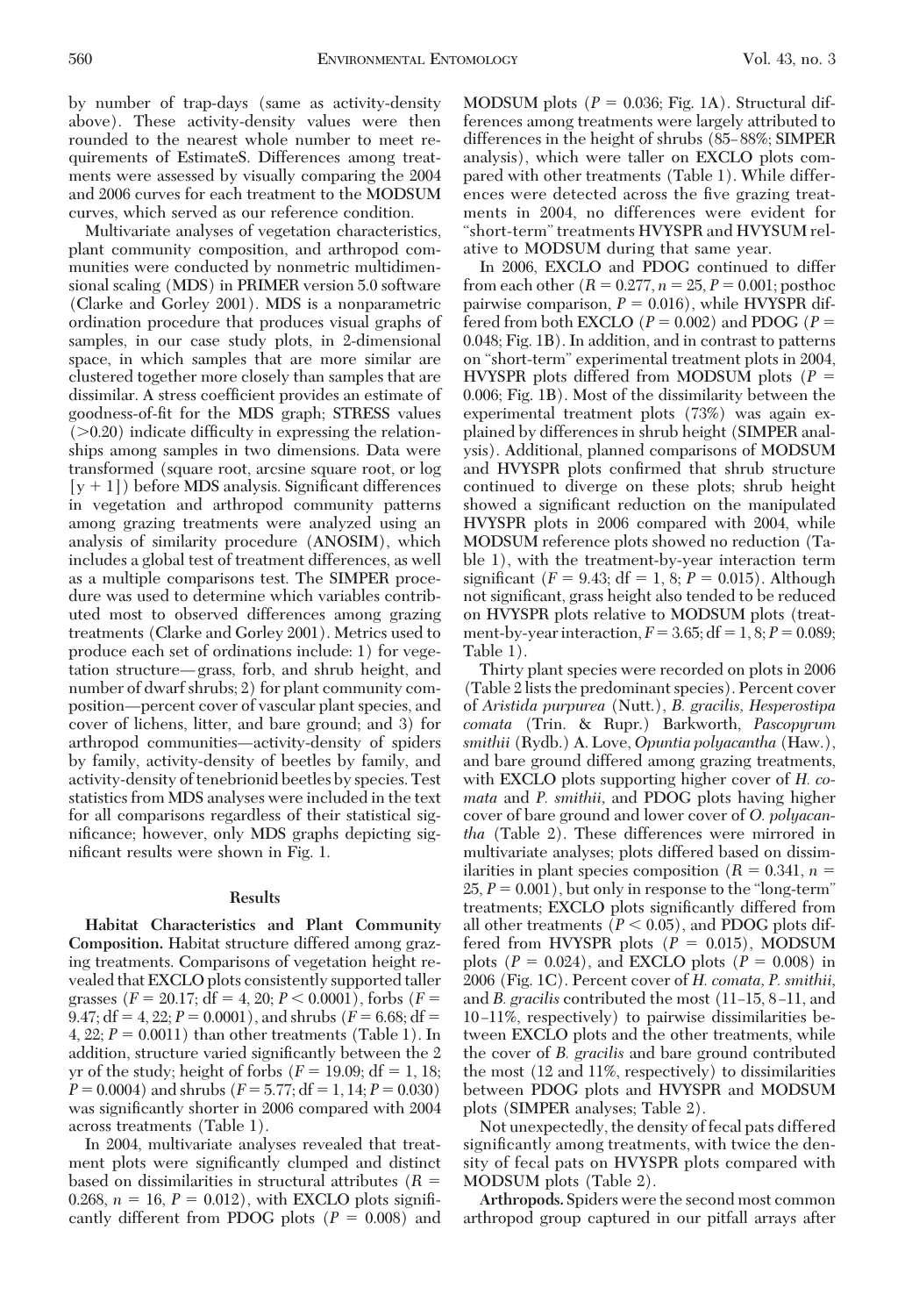

**Fig. 1.** Nonmetric MDS plots showing relationships among response variables with respect to grazing treatments in 2004 and 2006 for structural attributes of vegetation (A and B), plant community composition (C), and tenebrionid beetle communities (D and E). Plant community data were not collected consistently on all plots in 2004 and therefore are not included here. MDS plots for spiders and beetles were not shown owing to nonsignificant results (see Materials and Methods). Abbreviations for grazing treatments are: EXCLO, exclosures; MODSUM, moderate summer grazing; HVYSUM, intensive summer grazing; HVYSPR, intensive spring grazing; PDOG, moderate summer grazing in areas with prairie dogs. For those response variables where differences among treatments were detected, treatments with different letters are significantly different based on analysis of similarity  $(ANSOM; P < 0.05)$ . No data  $(ND)$  for structural attributes of vegetation were collected on HVYSUM plots in 2004.

beetles (60%), comprising 21% of 4,378 total individuals captured during the study. The most common spiders trapped were members of the Lycosidae and Theridiidae, which comprised 31 and 25%, respectively, of 928 total spiders and solpugids captured. Five spider families were represented in our captures; these included Gnaphosidae, Lycosidae, Salticidae, Theridiidae, and Thomisidae. Spiders showed no significant response to grazing treatments in total activity-density  $(F = 1.18; df = 4, 20; P = 0.35)$  or family-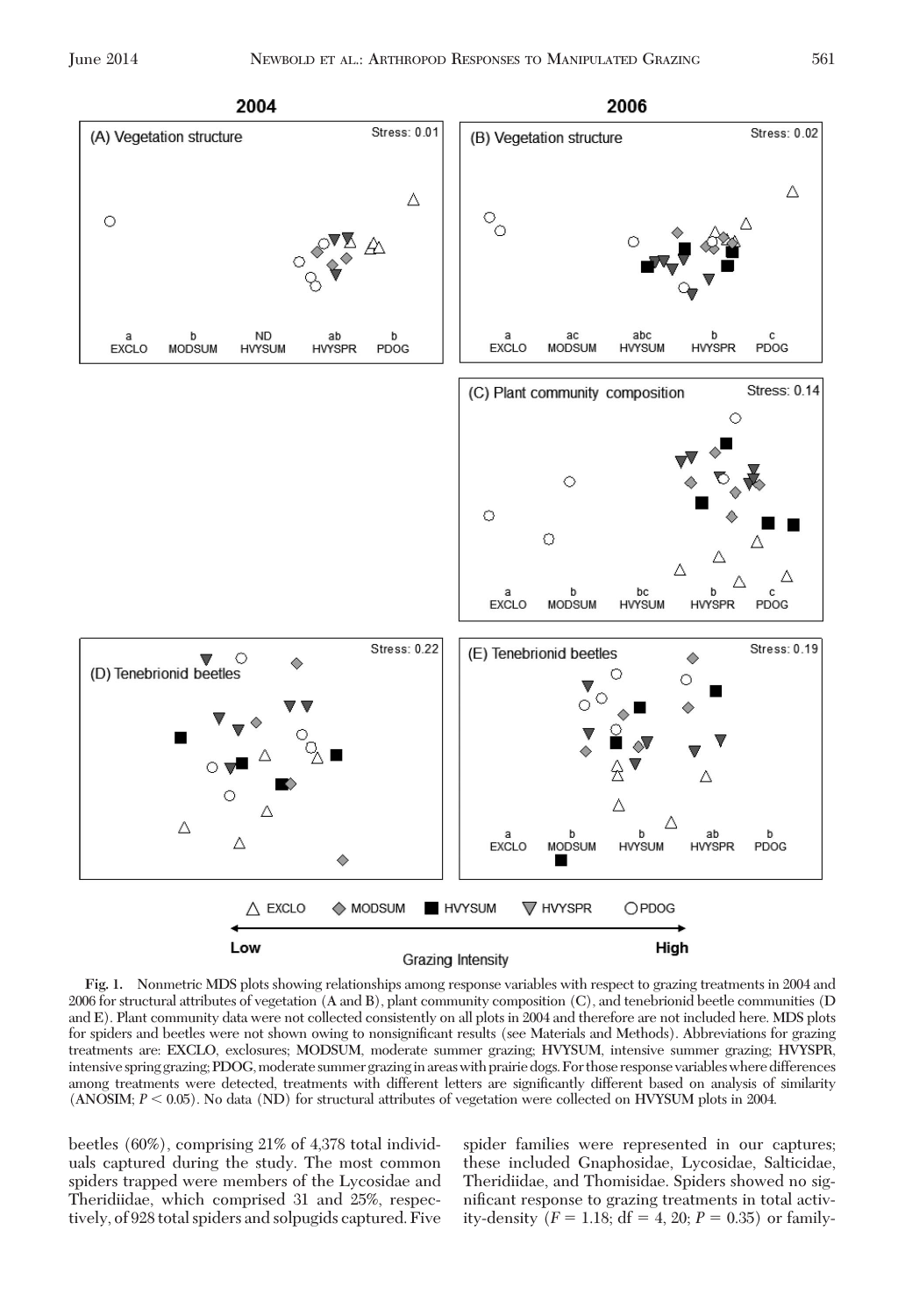| Species <sup>a</sup>                                   | Grazing treament <sup>b</sup> |                     |                   |                    |                      |
|--------------------------------------------------------|-------------------------------|---------------------|-------------------|--------------------|----------------------|
|                                                        | <b>EXCLO</b>                  | <b>MODSUM</b>       | <b>HVYSUM</b>     | <b>HVYSPR</b>      | <b>PDOG</b>          |
| Grasses and sedges                                     |                               |                     |                   |                    |                      |
| Aristida purpurea Nutt.                                | $0.1 \pm 0.1a$                | $1.1 \pm 0.6$ b     | $0.04 \pm 0.04a$  | $0.8 \pm 0.4$      | $0.6 \pm 0.2$ ab     |
| Bouteloua dactyloides (Nutt.) J. T. Columbus           | $4.3 \pm 1.6$                 | $4.9 \pm 1.1$       | $8.2 \pm 1.6$     | $1.3 \pm 0.2$      | $6.8 \pm 3.1$        |
| Bouteloua gracilis (Willd. ex Kunth) Lag. ex Griffiths | $9.4 \pm 3.0a$                | $23.4 \pm 1.2 b$    | $14.7 \pm 4.3ab$  | $23.6 \pm 2.0$     | $9.3 \pm 5.0a$       |
| Carex duriuscula C. A. Mey                             | $3.1 \pm 1.0$                 | $3.2 \pm 1.1$       | $2.6 \pm 0.7$     | $3.3 \pm 0.7$      | $1.7 \pm 0.4$        |
| Hesperostipa comata (Trin. & Rupr.) Barkworth          | $10.7 \pm 3.8a$               | $1.0 \pm 0.7$ bc    | $2.1 \pm 1.0$     | $0.006 \pm 0.006c$ | $0.05 \pm 0.04$ bc   |
| <i>Pascopyrum smithii</i> (Rydb.) A. Love              | $9.5 \pm 3.9a$                | $2.0 \pm 0.8$ b     | $0.9 \pm 0.5$     | $0.7 \pm 0.3$      | $3.5 \pm 1.6$ ab     |
| Vulpia octoflora (Walter) Rydb.                        | $0.3 \pm 0.3$                 | $4.5 \pm 1.7$       | $5.1 \pm 2.9$     | $3.6 \pm 1.5$      | $1.1 \pm 1.0$        |
| Other species <sup><math>c</math></sup>                | 0.6                           | 0.3                 | 0.1               | 0.0                | 0.0                  |
| Shrubs and succulents                                  |                               |                     |                   |                    |                      |
| Artemisia frigida Willd.                               | $1.1 \pm 0.6$                 | $0.6 \pm 0.4$       | $0.3 \pm 0.2$     | $1.5 \pm 0.6$      | $0.2 \pm 0.2$        |
| Atriplex canescens (Pursh) Nutt.                       | $0.0 \pm 0.0$                 | $0.6 \pm 0.4$       | $1.0 \pm 0.6$     | $0.03 \pm 0.03$    | $0.0 \pm 0.0$        |
| Eriogonum effusum Nutt.                                | $1.4 \pm 0.9$                 | $0.5 \pm 0.3$       | $0.8 \pm 0.5$     | $0.2 \pm 0.1$      | $0.8 \pm 0.7$        |
| Opuntia polyacantha Haw.                               | $3.7 \pm 0.8a$                | $3.1 \pm 0.6a$      | $4.5 \pm 1.2a$    | $3.3 \pm 0.5a$     | $0.4 \pm 0.4$        |
| Other species                                          | 0.1                           | 0.7                 | 0.8               | 0.7                | 0.2                  |
| Forbs                                                  |                               |                     |                   |                    |                      |
| Sphaeralcea coccinea (Nutt.) Rydb.                     | $1.6 \pm 0.4$                 | $1.8 \pm 0.3$       | $1.6 \pm 0.3$     | $2.5 \pm 0.3$      | $3.8 \pm 1.6$        |
| Other species                                          | 0.7                           | 0.1                 | 0.4               | 0.5                | 3.7                  |
| Lichens                                                | $0.1 \pm 0.1$                 | $2.6 \pm 1.3$       | $2.8 \pm 1.5$     | $2.4 \pm 1.1$      | $2.0 \pm 1.3$        |
| Litter                                                 | $38.3 \pm 2.1$                | $31.5 \pm 2.8$      | $38.9 \pm 5.0$    | $34.7 \pm 3.6$     | $27.9 \pm 4.4$       |
| Bare ground                                            | $14.8 \pm 2.6a$               | $18.4 \pm 1.2a$     | $15.1 \pm 2.6a$   | $21.1 \pm 2.1a$    | $38.1 \pm 8.7$ b     |
| Cattle fecal pat density $(no./m^2)$                   | $0.0002 \pm 0.0001a^{d}$      | $0.04 \pm 0.002$ be | $0.06 \pm 0.006c$ | $0.09 \pm 0.008d$  | $0.02 \pm 0.0009$ ab |

**Table 2. Percent canopy cover of predominant vascular plants, and cover of lichens, litter, and bare ground among grazing treatments on the Central Plains Experimental Range, Colorado in 2006**

Also included are density estimates of cattle fecal pats observed on plots in 2006.

Values are means  $\pm$  SE pooled from replicate treatment plots (no. plots/treatment shown in parentheses). Values within rows with different letters are significantly different  $(P < 0.05)$  based on ANOVA with Tukey-Kramer multiple-comparisons tests.

 $^a$  Of the 30 total species recorded on treatment plots, only those species with mean cover  $> \! 1\%$  within any treatment are included here.  $^b$  Abbreviations for grazing treatments, in order of increasing intensity, a HVYSUM, intensive summer grazing; HVYSPR, intensive spring grazing; PDOG, moderate summer grazing in areas with prairie dogs.<br>
"Other species" includes the sum of cover values for the remaining species within a life form,

<sup>d</sup> A single cattle fecal pat was found in one of five exclosure plots, suggesting a breach of the exclosure fence in one instance.

level richness  $(F = 0.94; df = 4, 20; P = 0.46; Table 1);$ however, activity-density and richness increased significantly from 2004 to 2006 (activity-density,  $F = 6.49$ ; df = 1, 20;  $P = 0.019$ ; family-level richness,  $F = 6.03$ ;  $df = 1$ , 20;  $P = 0.023$ ). Consistent with our findings based on activity-density and richness, MDS analyses revealed no significant clustering of spider assemblages among grazing treatments in either 2004 (*R*  $-0.028$ ,  $n = 16$ ,  $P = 0.62$ ) or 2006 ( $R = 0.053$ ,  $n = 25$ ,  $P = 0.23$ .

Among beetles, individuals from the families Carabidae and Tenebrionidae were the most common of the eight families (Carabidae, Cerambycidae, Chrysomelidae, Curculionidae, Meloidae, Scarabaeidae, Silphidae, and Tenebrionidae) represented in pitfall captures; carabids comprised 44%, and tenebrionids 31%, of 2,629 total beetles captured. Scarabs, which comprised only 3% of total beetles captured, tended to increase in activity-density on HVYSPR plots in 2006 compared with 2004, as expected, while MODSUM reference plots showed no change during this same period (Table 1), but the effect was not significant (RMANOVA, treatment  $\times$  year interaction,  $F = 2.14$ ;  $df = 1, 9$ ;  $P = 0.16$ ). This nonsignificant trend in increased scarab activity-density coincided with an increase in fecal pat density on HVYSPR plots in 2006 (Table 2).

As with spiders, there were no strong patterns in total activity-density or family-level richness of beetles among grazing treatments (Table 1), and activity-

density and richness tended to increase from 2004 to 2006 across treatments (activity-density,  $F = 4.10$ ; df 1, 20;  $P = 0.056$ ; family-level richness,  $F = 2.86$ ; df = 1, 20;  $P = 0.11$ ). Further, we detected no differences in beetle community structure among grazing treatments in either 2004 ( $R = 0.053$ ,  $n = 16$ ,  $P = 0.25$ ) or 2006 ( $R = 0.026$ ,  $n = 25$ ,  $P = 0.37$ ). Therefore, beetles, again evaluated at the family level, appeared to be unresponsive to grazing intensity, both in response to the full spectrum of grazing treatments and to the "short-term" experimental treatments (HVYSPR and HVYSUM).

In contrast, at finer taxonomic resolution, we detected grazing effects on the tenebrionid beetle community. *Eleodes obsoleta* (Say) and *Eleodes obscura* (Say) were the most common of 12 species of tenebrionid beetles captured, comprising 39 and 16%, respectively, of 702 total individuals captured. Of these, two groups showed significant responses to grazing; *Eleodes fusiformis* (LeConte) and *Embaphion* spp. (three species combined) were consistently more common on EXCLO plots compared with the other treatments (*E. fusimormis, RMANOVA,*  $F = 5.47$ *; df =* 4, 20;  $P = 0.0038$ ; *Embaphion* spp., **RMANOVA**,  $F =$ 3.45;  $df = 4$ , 20;  $P = 0.027$ ; Fig. 2D and F). In opposite fashion, although not significant, certain species tended to be more abundant on the heavily grazed plots (HVYSPR and PDOG) compared with other treatments (*E. obsoleta, RMANOVA,*  $F = 2.31$ *; df = 4,*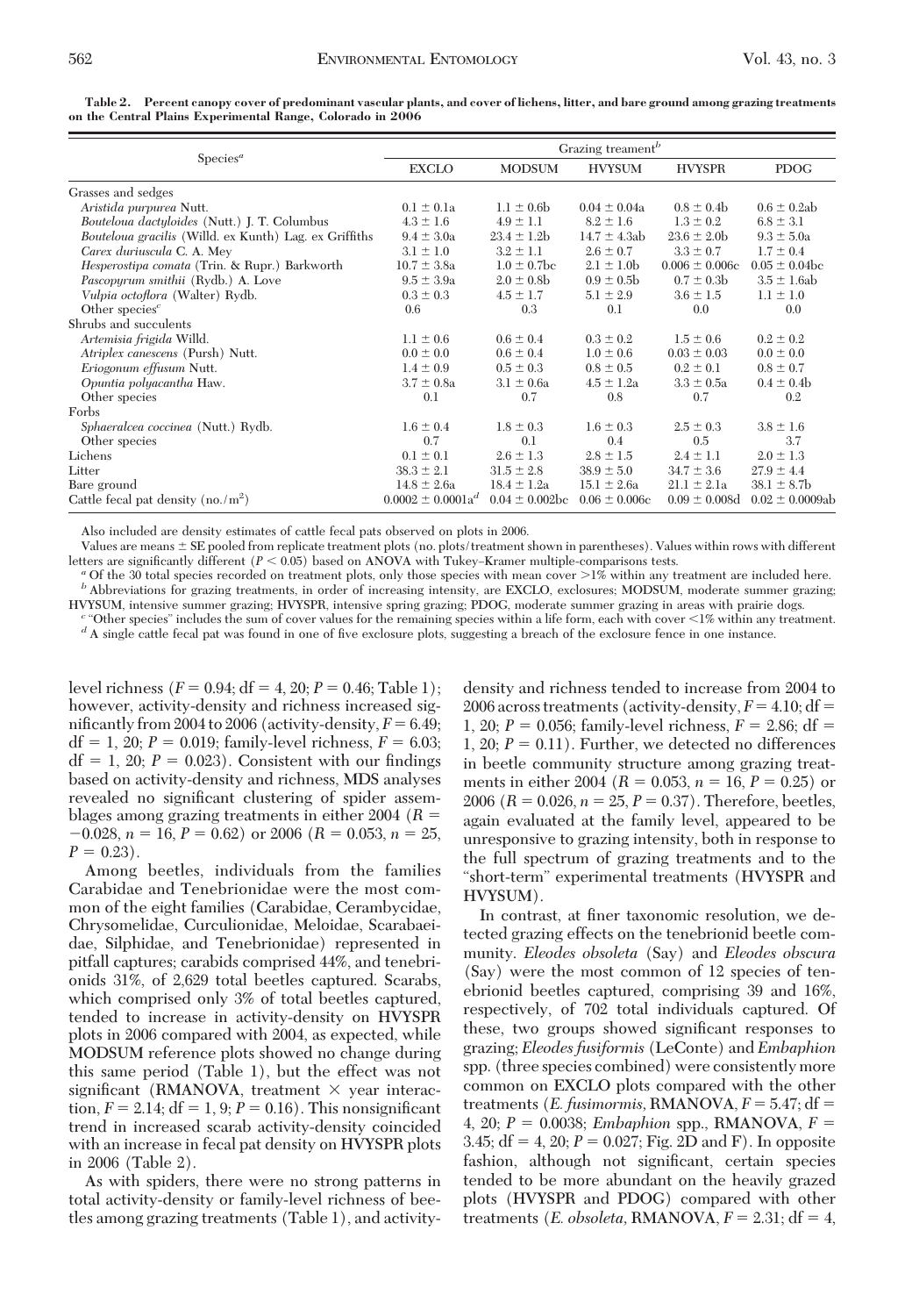

**Fig. 2.** Activity-density (mean  $\pm$  SE) of tenebrionid beetles in response to grazing treatments in 2004 and 2006 for (A) *E. obsoleta*, (B) *E. obscura*, (C) *E. extricata*, (D) *E. fusiformis*, (E) *Edrotes*sp., (F) *Embaphion* spp., and (G) *E. tricostata*. Study plots were established and first sampled in 2004, coincident with treatment implementation. Measurements in 2006 correspond to responses 2 yr after treatments were implemented. Data presented are untransformed values. Abbreviations for grazing treatments are: EXCLO, exclosures; MODSUM, moderate summer grazing; HVYSUM, intensive summer grazing; HVYSPR, intensive spring grazing; PDOG, moderate summer grazing in areas with prairie dogs.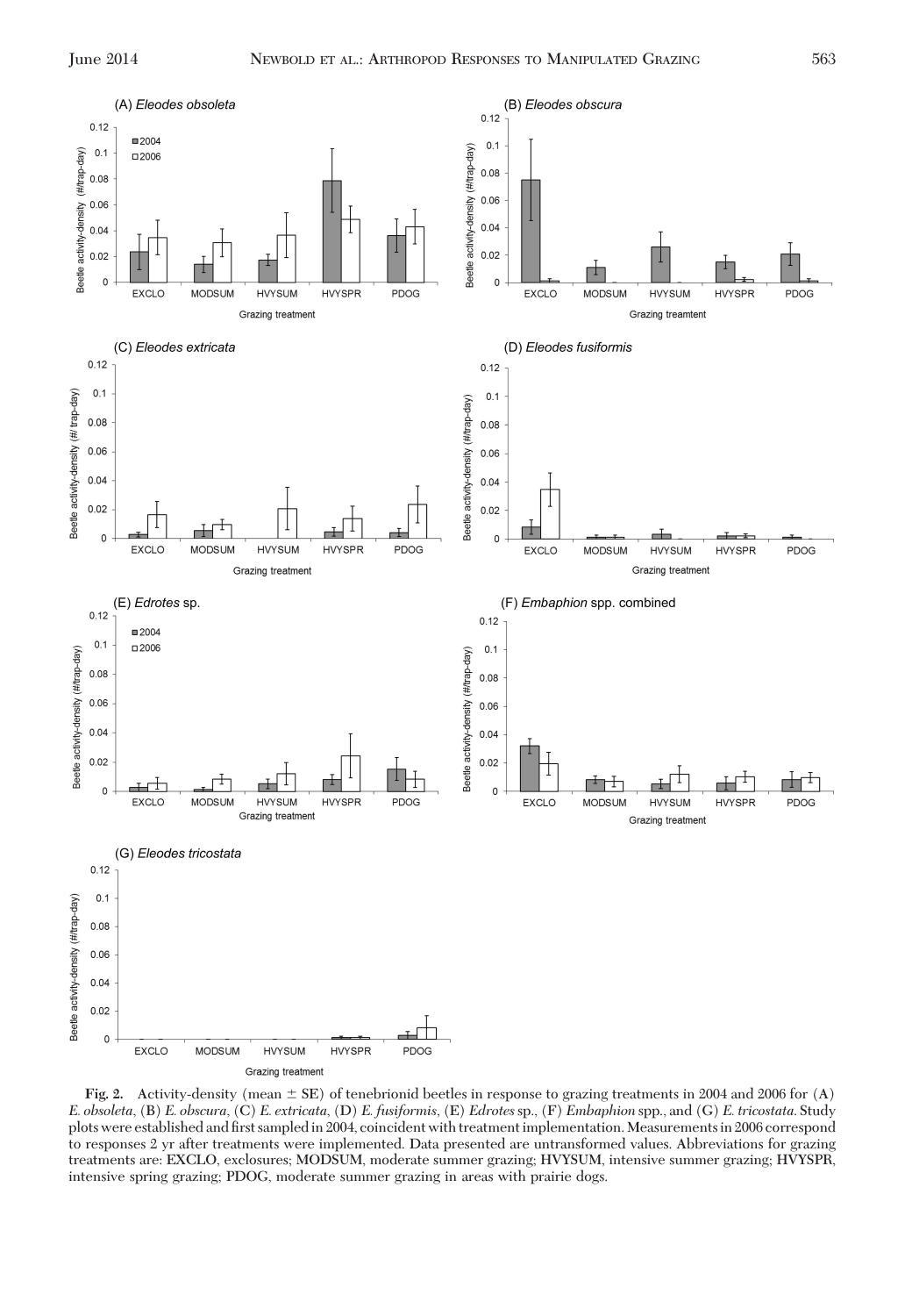

**Fig. 3.** Individual-based rarefaction curves  $(\pm SD)$  for tenebrionid beetles among grazing treatments in 2004 and 2006: (A) EXCLO, exclosures; (B) MODSUM, moderate summer grazing; (C) HVYSUM, intensive summer grazing; (D) HVYSPR, intensive spring grazing; (E) PDOG, moderate summer grazing in areas with prairie dogs.

 $20; P = 0.09;$  *Eleodes tricostata* (Say) and *Edrotes* sp.,  $P > 0.10$ ; Fig. 2A, E, and G).

In contrast to spiders and beetles in general, which tended to increase in mean activity-density from 2004 to 2006, tenebrionid species demonstrated varied responses through time. *E. obscura* declined dramatically in 2006 (RMANOVA,  $F = 51.48$ ; df = 1, 20;  $P <$ 0.0001), while *Eleodes extricata* (Say) increased during the same period (RMANOVA,  $F = 10.92$ ; df = 1,  $20; P = 0.0035; Fig. 2B and C$ . Finally, although some patterns suggested that there might be significant treatment-by-year interactions between MODSUM and HVYSPR and HVYSUM for some species (e.g., *E. obsoleta,* Fig. 2A), none of these potential interactions were significant.

Rarefaction curves revealed that the number of tenebrionid species increased with sampling intensity more rapidly in 2006 compared with 2004 on EXCLO (8.5 vs. 6.7, respectively) and HVYSPR (8.9 vs. 6.6) plots compared with MODSUM plots (i.e., reference plots), which showed little change during the same period (6.7 vs. 6.3; Fig. 3). For both EXCLO and HVYSPR, observed richness was greater (no overlap in SD at the greatest common sample size) between years, while no difference in richness was observed for MODSUM, HVYSUM, or PDOG treatments during that same period.

In 2004, as the experimental grazing treatments were first being initiated, tenebrionid beetle communities showed no significant clustering among grazing treatments in multivariate analyses  $(R = 0.019, n = 16,$ 

 $P = 0.37$ ; Fig. 1D). Moreover, the stress value associated with the MDS plot was 0.22, suggesting difficulty expressing the data in two dimensions. In contrast, 2 yr after the initiation of the treatments (2006), beetle communities tended to cluster together  $(R = 0.099,$  $n = 25$ ,  $P = 0.078$ ; Fig. 1E); tenebrionid beetles on EXCLO plots were significantly different from other grazing treatments  $(P < 0.05)$  except HVYSPR  $(P =$ 0.17). Not surprisingly, the activity-density of *E. fusiformis,* which was common only on EXCLO plots, and increased in 2006 (Fig. 2D), contributed the most  $(24-27%)$  to pairwise dissimilarities between treatments (SIMPER analysis).

Finally, grasshopper densities ranged from 0.06 to nearly 4 individuals  $m^{-2}$  among study plots. Patterns across treatments mirrored those for beetle and spider families in general, with grasshopper density showing no response to grazing treatments ( $F_{4, 20} = 0.56; P =$ 0.69; Table 1). Notably, in contrast to responses of other arthropods, grasshoppers declined rather sharply between 2004 and 2006 ( $F_{1, 20} = 105.34; P <$ 0.0001; Table 1).

### **Discussion**

Grazing had a significant effect on vegetation structure, plant species composition, and bare ground cover, as evidenced by results from the extremes of our grazing gradient (i.e., long-term exclosures and prairie dog colonies). Not unexpectedly, and in accordance with previous studies (e.g., Milchunas et al.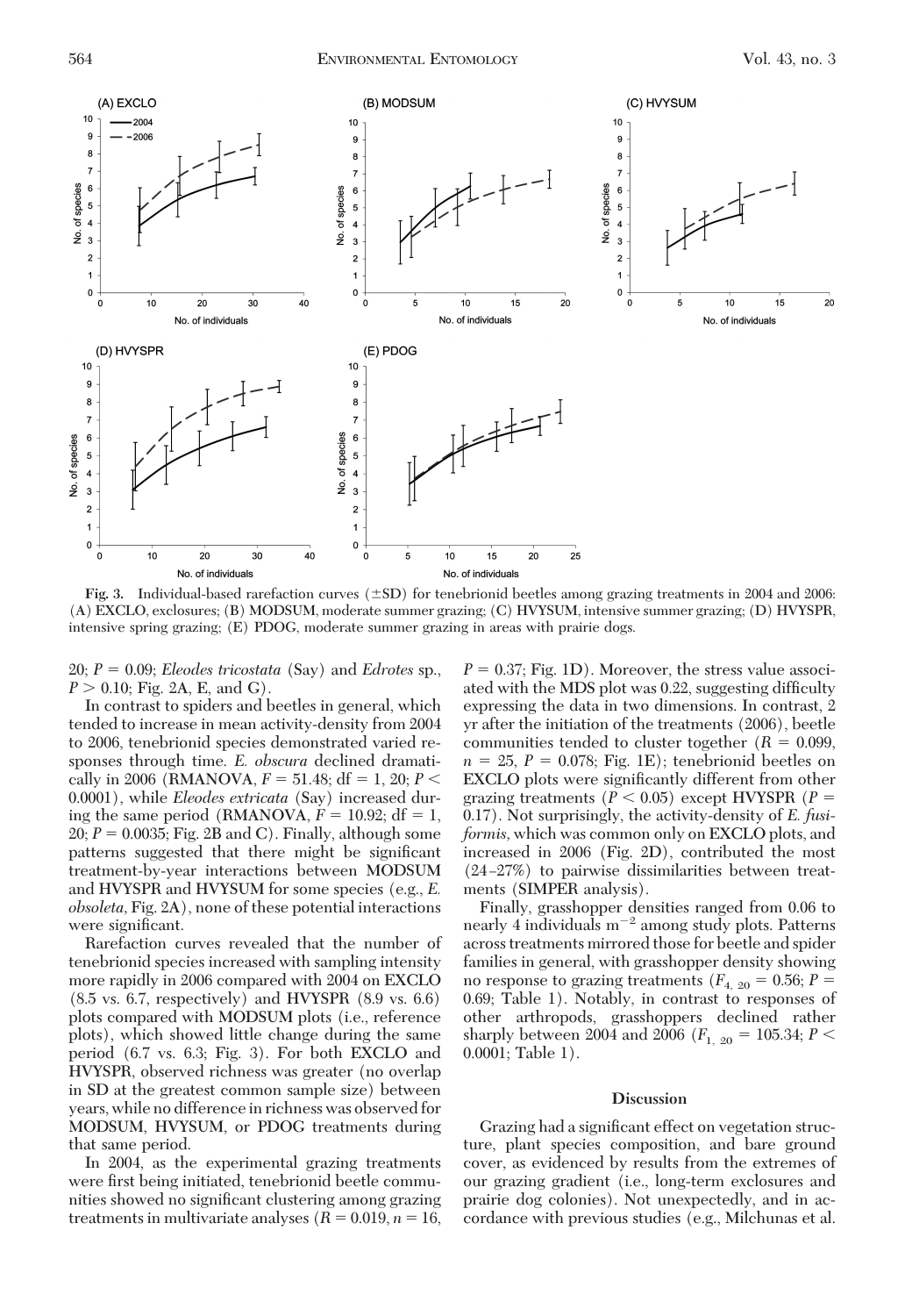1992), sites where livestock had been excluded for  $\approx$ 70 yr exhibited unique vegetation structural characteristics in both years of the study; vegetation height, an important attribute of habitat structure, was significantly higher within long-term exclosure plots (EXCLO). Similarly, these same plots (EXCLO) differed from other treatments based on plant community composition, supporting higher percent cover of mid-height, cool-season grasses (e.g., *H. comata*). Plots established on prairie dog colonies (PDOG) also differed from other treatments, with signiÞcantly lower percent cover of cactus (*O. polyacantha*) and higher cover of bare ground. In general, bare ground cover increased with increasing grazing intensity, and was highest on the most heavily grazed PDOG plots. Finally, there was evidence that our short-term experimental manipulations of grazing intensity also affected vegetation; comparisons between the moderately grazed, reference plots (MODSUM) and the newly initiated heavily grazed plots revealed that very heavy spring grazing (HVYSPR) reduced grass and shrub height. Therefore, we detected vegetation responses to both short- and long-term grazing treatments.

Despite our expectations that ground-dwelling spiders and beetles would be sensitive to reduced vegetation height (e.g., spiders, Weeks and Holtzer 2000; beetles, Southwood et al. 1979) and increased bare ground cover (e.g., spiders, Costello and Daane 1998, Silva et al. 2010; beetles, McIntyre 1997, 2000; Stapp 1997), these arthropod groups, including measures of their community structure (i.e., family-level composition), activity-density, and richness, showed no significant responses to grazing. We speculate that lack of response at the family level may indicate a certain level of redundancy among functional groups such that there may be enough species that show positive and negative responses to each set of grazing conditions that the net overall effect is one of no change in richness or abundance. Other potential explanations for these findings include an inherently resilient arthropod community to grazing effects as has been suggested for shortgrass steppe plant communities (Milchunas et al. 1988, Milchunas and Lauenroth 1993), lack of sufficiently dramatic vegetation changes given the short stature of grasses in the shortgrass steppe, or interactions with the timing and intensity of precipitation (see below). Alternatively, by pooling across broad taxonomic groups and assessing familylevel responses to grazing, we may have obscured effects on particular species (see Simelane 2010), which, for example, was the case here when we examined tenebrionids at the species level. Thus, concluding that these arthropods are insensitive to grazing may be somewhat misleading.

In contrast, the tenebrionid community was sensitive to grazing. Tenebrionids are a conspicuous group of ground-foraging, detritivorous beetles that are relatively common in shortgrass steppe (Allsopp 1980, Hoffman and Wiens 2004, Crist 2008), and species richness in our study  $(n = 12 \text{ species})$  was comparable with reports from others in this system (e.g., Stapp

1997,  $n = 14$ ; McIntyre 2000,  $n = 9$ ; Hoffman and Wiens  $2004$ ,  $n = 17$ ). Our hypothesis that tenebrionids would be reduced with increasing grazing intensity received only partial support.We found higher species richness and greater abundances of certain species (e.g., *E. fusiformis*) within the long-term grazing exclosures (consistent with our hypothesis); however, some species tended to increase with grazing (e.g., *E. tricostata* and *Edrotes* sp.), similar to observed responses following wildfire (Parmenter et al. 2011), which may be attributed, in part, to trap bias (Stapp 1997, Parmenter et al. 2011), and richness was elevated on HVYSPR and EXCLO plots in 2006 (inconsistent with our hypothesis). Importantly, many of these patterns were stronger in 2006, a drier year compared with 2004 (e.g., Fig. 2D), suggesting that *both* exclusion from grazing and precipitation are presumably necessary to create pronounced differences in vegetation structure to which arthropod consumers then respond.

Grasshoppers also seemed to respond to the drier conditions in 2006 when vegetation height was generally reduced (Table 1). The marked difference in response between beetles and spiders, which both increased in 2006, versus grasshoppers, which declined in 2006, underscores the fact that grasshoppers, as aboveground herbivores, are likely to be especially sensitive to aboveground vegetation change (e.g., Spalinger et al. 2012). However, somewhat surprisingly, that apparent sensitivity did not translate into a measurable response to grazing treatments, which also produced variability in aboveground plant availability. Low grasshopper densities  $(< 4$  individuals m<sup>-2</sup>), although similar to what others have reported in this system (Capinera and Sechirst 1982, Welch et al. 1991), may have contributed to our inability to detect grazing effects (Branson and Sword 2010). Further, as noted above, pooling across such a broad taxonomic group (Orthoptera) likely masked species-specific responses (e.g., O'Neill et al. 2010). While grasshopper response may be more closely tied to aboveground plant biomass as their primary food resource, the increase for beetles and spiders observed in 2006 may suggest a positive response to a more pronounced mosaic of microhabitat structure, with patches of bare ground interspersed with vegetation of varying heights.

Finally, as expected, with increased quantities of cattle dung deposited on plots with increased stocking rates (HVYSUM and HVYSPR), scarab beetles, some of which were dung beetle species, tended to be more common on these plots relative to the moderately grazed (MODSUM) plots. Althoughit has been shown that moderate-intensity, traditional grazing in systems with a long history of grazing can promote dung beetle diversity (Verdu et al. 2000, 2007; Lobo et al. 2006; Jay-Robert et al. 2008), excessive grazing pressure can lead to more depauperate communities, as intolerant species are extirpated (discussed in Verdu et al. 2007).

Our selection of grazing treatments—both "longterm" conditions and "short-term" manipulationswas a deliberate attempt to evaluate the effects of a broader range of grazing conditions on shortgrass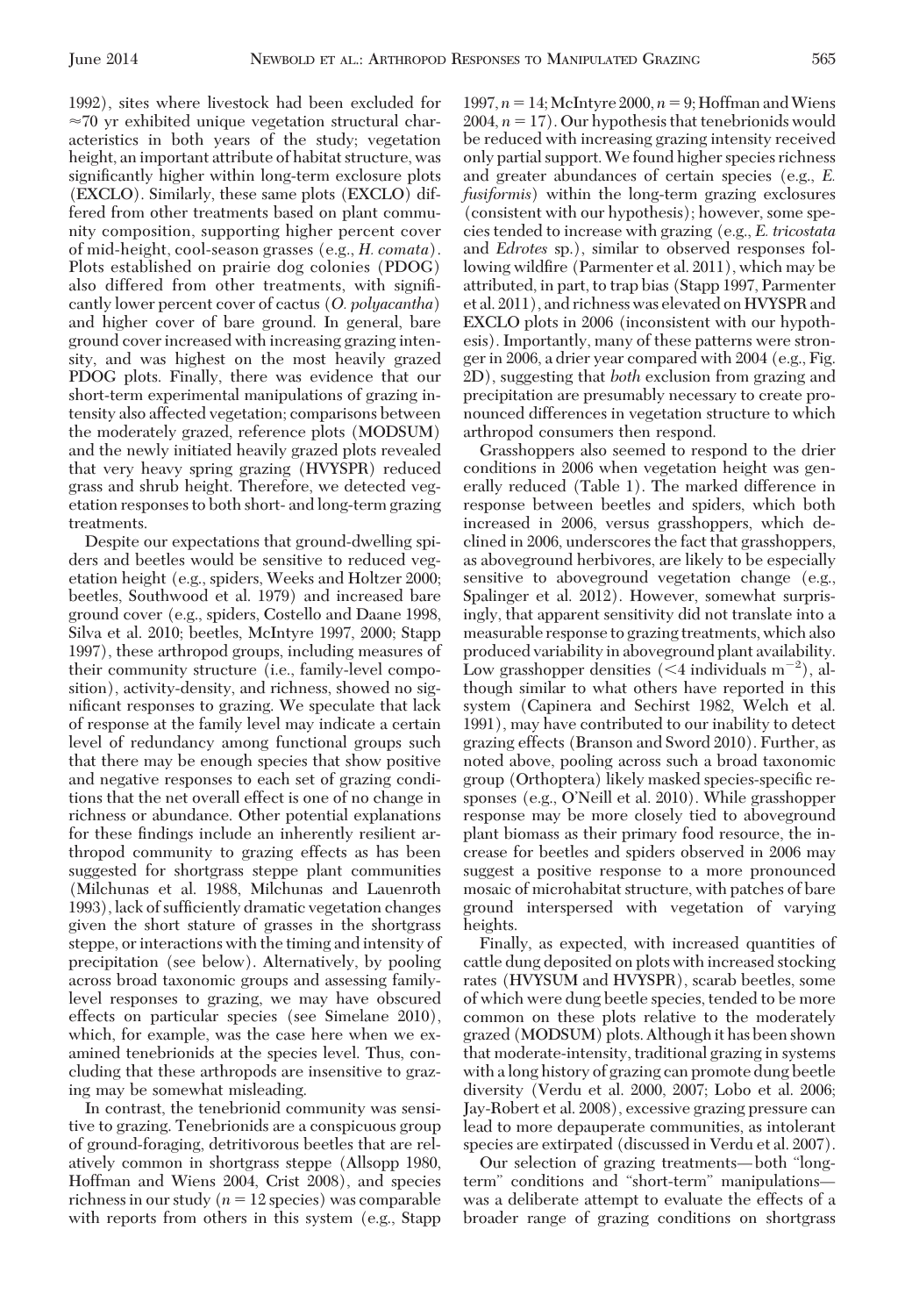steppe consumers than have been previously considered. These two sets of treatments differed in both subtle and substantial ways, and therefore our expectations concerning responses to these treatments differed as well. Exclosures and prairie dog colonies are conditions that have been in place for decades, or are a natural component of the study system (e.g., prairie dogs are widespread in the shortgrass steppe and at the CPER since 1997). Pastures where MODSUM plots were established have been grazed at moderate intensities since 1939. Conversely, the manipulations designed to stress the system using increased grazing intensity (HVYSPR and HVYSUM plots) were initiated recently. Given the inherently low productivity and high resiliency of the shortgrass steppe to grazing (Milchunas et al. 1988, Milchunas and Lauenroth 1993), even extreme manipulations of seasonality and intensity of grazing may not have been translated into consistent differences in arthropod consumer communities over the short term (2 yr), even when significant impacts were observed on vegetation structure (e.g., on HVYSPR plots). Further, although responsive to the long-term grazing treatments, species-specific responses by tenebrionids to our manipulations may also require more time to manifest owing to the relatively slow development time and longer life span of these beetles, characteristics which may delay responses to environmental change (Crist 2008, and references therein).

Grazing is, and historically has been, a prominent driver of ecosystem structure in the shortgrass steppe (Mack and Thompson 1982, Milchunas et al. 1988, Lauenroth and Milchunas 1991). Adaptations by plants to grazers have resulted in a plant community that is, for the most part, resilient to grazing pressure by large herbivores (Milchunas and Lauenroth 1993). We found that both "short-" and "long-term" grazing treatments affected vegetation structure, but generally not arthropods, and that only longer-term treatments, those with greater differences in vegetation height and plant species composition, seemed to affect arthropod populations at the species level (i.e., tenebrionids). Thus, our results suggest, at least in the short term, that shortgrass steppe arthropods also appear to be resilient to grazing. These findings may be particularly relevant in the context of balancing sustainable production of livestock with preservation of rangeland biodiversity and associated ecosystem services (Watkinson and Ormerod 2001, Kemp and Michalk 2007). Moreover, there is growing interest in conservation grazing—the use of carefully managed grazing, including increasing grazing intensity (e.g., Vavra 2005), as a conservation tool (Severson and Urness 1994, Vavra 2005, Fuhlendorf et al. 2006, Derner et al. 2009, Augustine and Derner 2012). Management that supports a range of grazing treatments that are variable in time and space and that create a mosaic of habitat types (Fuhlendorf and Engle 2001, Derner et al. 2009, Davidson et al. 2010) may be the best option for land managers confronted with issues at the production-conservation interface (Toombs et al. 2010).

#### **Acknowledgments**

We thank T. Benton, H. Franklin, D. Kite, J. Kraft, C. Wermager, A. Suazo, and the Shortgrass Steppe Long Term Ecological Research field crews for their assistance. M. Lindquist and S. Sprague provided helpful advice and logistical support. We thank Crow Valley Livestock Cooperative, Inc. for providing livestock, and M. Ashby, J. Thomas, T. Smith, and T. Kanode for managing livestock and maintaining grazing treatments. R. Parmenter and an anonymous reviewer provided insightful comments on earlier drafts of the manuscript. Funding for this project was provided by the Shortgrass Steppe Long Term Ecological Research project (DEB-0217631) and the Department of Biological Science at California State University, Fullerton.

## **References Cited**

- **Allsopp, P. G. 1980.** The biology of false wireworms and their adults (soil-inhabiting Tenebrionidae) (Coleoptera): a review. Bull. Entomol. Res. 70: 343-379.
- **Augustine, D. J., and J. D. Derner. 2012.** Disturbance regimes and mountain plover habitat in shortgrass steppe: large herbivore grazing does not substitute for prairie dog grazing or fire. J. Wildlife Manage. 76: 721-728.
- **Batary, P., A. Baldi, G. Szel, A. Podlussany, I. Rozner, and S. Erdos. 2007.** Responses of grassland specialist and generalist beetles to management and landscape complexity. Divers. Distrib. 13: 196-202.
- **Bement, R. E. 1969.** A stocking-rate guide for beef production on blue-grama range. J. Range Manage. 22: 83–86.
- **Branson, D. H., and G. A. Sword. 2010.** An experimental analysis of grasshopper community responses to fire and livestock grazing in a northern mixed-grass prairie. Environ. Entomol. 39: 1441-1446.
- **Cagnolo, L., S. I. Molina, and G. R. Valladares. 2002.** Diversity and guild structure of insect assemblages under grazing and exclusion regimes in a montane grassland from Central Argentina. Biodivers. Conserv. 11: 407-420.
- **Capinera, J. L., and T. S. Sechrist. 1982.** Grasshopper (Acrididae) - host plant associations: response of grasshopper populations to cattle grazing intensity. Can. Entomol. 114: 1055-1062.
- **Churchill, T. B., and J. A. Ludwig. 2004.** Changes in spider assemblages along grassland and savanna grazing gradients in northern Australia. Rangeland J. 26: 3-16.
- **Clarke, K. R., and R. N. Gorley. 2001.** PRIMER user manual/tutorial, version 5.0. Plymouth Marine Laboratory, Plymouth, United Kingdom.
- **Colwell, R. K. 2009.** EstimateS: statistical estimation of species richness and shared species from samples, version 8.2. (http://purl.oclc.org/estimates).
- **Costello, M. J., and K. M. Daane. 1998.** Inßuence of ground cover on spider populations in a table grape vineyard. Ecol. Entomol. 23: 33-40.
- **Crist, T. O. 2008.** Insect populations, community interactions, and ecosystem processes in the shortgrass steppe, pp. 215–247. *In* W. K. Lauenroth and I. C. Burke (eds.), Ecology of the shortgrass steppe: a long-term perspective. Oxford University Press, New York, NY.
- **Daubenmire, R. F. 1959.** A canopy-coverage method of vegetational analysis. Northwest Sci. 33: 43-64.
- **Davidson, A. D., and D. C. Lightfoot. 2007.** Interactive effects of keystone rodents on the structure of desert grassland arthropod communities. Ecography 30: 515-525.
- **Davidson, A. D., E. Ponce, D. C. Lightfoot, E. L. Fredrickson, J. H. Brown, J. Cruzado, S. L. Brantley, R Sierra-Corona, R. List, D. Toledo, et al. 2010.** Rapid response of a grass-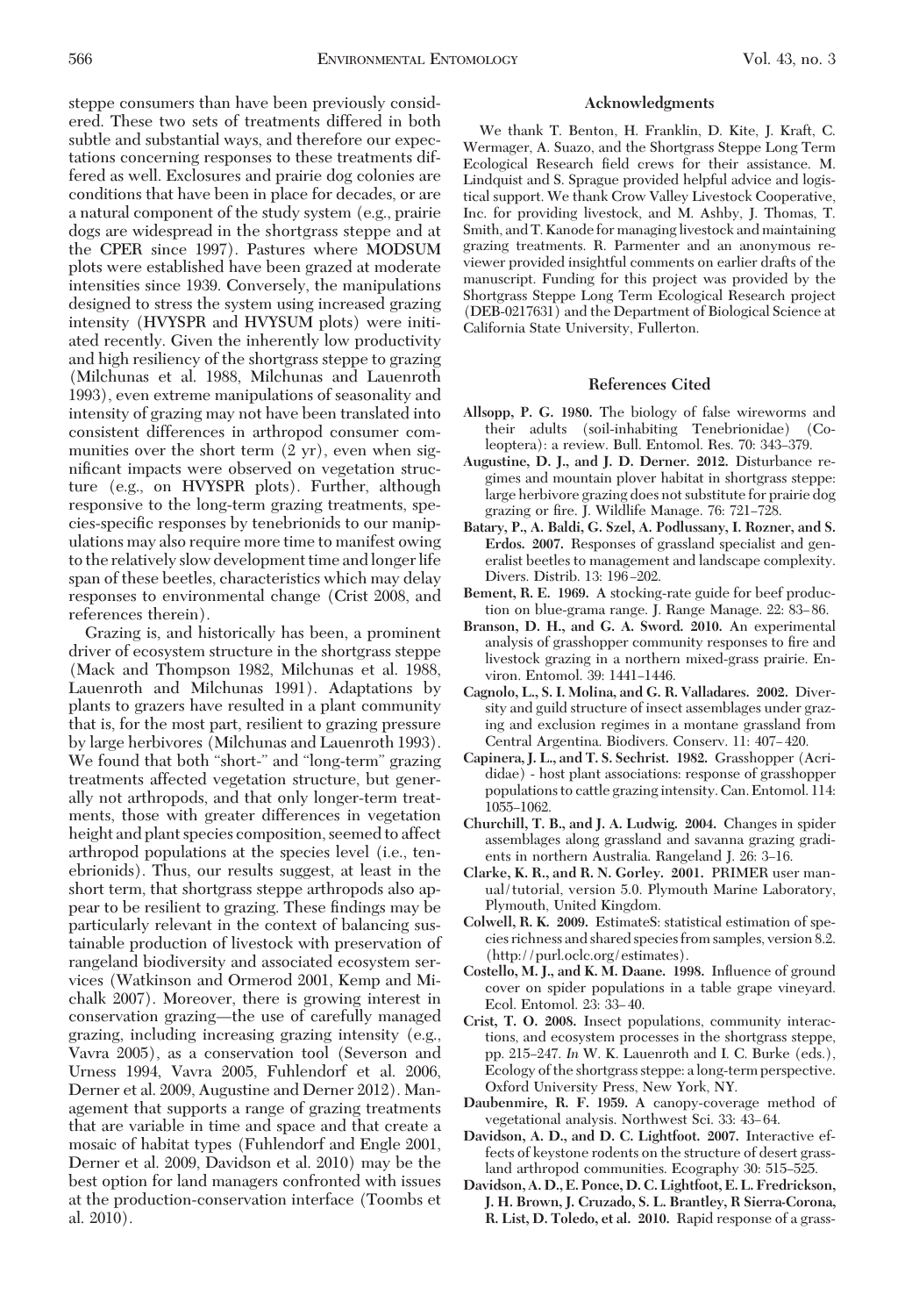land ecosystem to an experimental manipulation of a keystone rodent and domestic livestock. Ecology 91: 3189-3200.

- **DeBano, S. J. 2006.** Effects of livestock grazing on aboveground insect communities in semi-arid grasslands of southeastern Arizona. Biodivers. Conserv. 15: 2547-2564.
- **Derner, J. D.,W. K. Lauenroth, P. Stapp, and D. J. Augustine. 2009.** Livestock as ecosystem engineers for grassland bird habitat in the western Great Plains of North America. Rangeland Ecol. Manage. 62: 111-118.
- **Di Giulio, M., P. J. Edwards, and E. Meister. 2001.** Enhancing insect diversity in agricultural grasslands: the roles of management and landscape structure. J. Appl. Ecol. 38:  $310 - 319$ .
- **Fahrig, L., and I. Jonsen. 1998.** Effect of habitat patch characteristics on abundance and diversity of insects in an agricultural landscape. Ecosystems 1: 197-205.
- **Flake, L. D. 1973.** Food habits of 4 species of rodents on a short-grass prairie in Colorado. J. Mammal. 54: 636-647.
- **Fuhlendorf, S. D., and D. M. Engle. 2001.** Restoring heterogeneity on rangelands: ecosystem management based on evolutionary grazing patterns. BioScience 51: 625-632.
- **Fuhlendorf, S. D., W. C. Harrell, D. M. Engle, R. G. Hamilton, C. A. Davis, and D. M. Leslie. 2006.** Should heterogeneity be the basis for conservation? Grassland bird response to fire and grazing. Ecol. Appl. 16: 1706-1716.
- **Gibson, C.W.D., V. K. Brown, L. Losito, and G. C. McGavin. 1992.** The response of invertebrate assemblies to grazing. Ecography 15: 166-176.
- **Gotelli, N. J., and R. K. Colwell. 2001.** Quantifying biodiversity: procedures and pitfalls in the measurement and comparison of species richness. Ecol. Lett. 4: 379-391.
- **Hatten, T. D., R. M. Dahlquist, S. D. Eigenbrode, and N. A. Bosque-Perez. 2010.** Tillage affects the activity-density, absolute density, and feeding damage of the pea leaf weevil in spring pea. Entomol. Exp. Appl. 136: 235–242.
- **Hart, R. H., and M. M. Ashby. 1998.** Grazing intensities, vegetation, and heifer gains: 55 years on shortgrass. J. Range Manage. 51: 392-398.
- **Hatley, C. L., and J. A. MacMahon. 1980.** Spider community organization: seasonal variation and the role of vegetation architecture. Environ. Entomol. 9: 632-639.
- **Hoffman, A. L., and J. A. Wiens. 2004.** Scaling of the tenebrionid beetle community and its environment on the Colorado shortgrass steppe. Ecology 85: 629–636.
- **Horvath, R., T. Magura, C. Szinetar, and B. Tothmeresz. 2009.** Spiders are not less diverse in small and isolated grasslands, but less diverse in overgrazed grasslands: a field study (East Hungary, Nyirseg). Agric. Ecosyst. Environ. 130: 16-22.
- **Jay-Robert, P., J. Niogret, F. Errouissi, M. Labarussias, E. Paoletti, M. V. Luis, and J. P. Lumaret. 2008.** Relative efficiency of extensive grazing vs. wild ungulates management for dung beetle conservation in a heterogeneous landscape from Southern Europe (Scarabaeinae, Aphodiinae, Geotrupinae). Biol. Conserv. 141: 2879-2887.
- **Joern, A. 2005.** Disturbance by fire frequency and bison grazing modulate grasshopper assemblages in tallgrass prairie. Ecology 86:  $861-873$ .
- **Joern, A., and A. N. Laws. 2013.** Ecological mechanisms underlying arthropod species diversity in grasslands. Annu. Rev. Entomol. 58: 19-36.
- **Jones, A. 2000.** Effects of cattle grazing on North American arid ecosystems: a quantitative review. West. North Am. Nat. 60: 155-164.
- **Kemp, D. R., and D. L. Michalk. 2007.** Towards sustainable grassland and livestock management. J. Agric. Sci. 145: 543-564.
- **Lauenroth, W. K., and D. G. Milchunas. 1991.** The shortgrass steppe, pp. 183-226. In R. T. Coupland (ed.), Ecosystems of the world 8A. Natural grasslands: introduction and western hemisphere. Elsevier, Amsterdam, The Netherland.
- **Lavigne, R. J., R. Kumar, J. W. Leetham, and V. Keith. 1972.** Population densities and biomass of aboveground arthropods under various grazing and environmental stress treatments on the Pawnee Site, 1971. US IBP Grassl. Biome Technical Report 204. Natural Resources Ecology Laboratory, Fort Collins, CO.
- **Lobo, J. M., J. Hortal, and F. J. Cabrero-Sanudo. 2006.** Regional and local inßuence of grazing activity on the diversity of a semi-arid dung beetle community. Divers. Distrib. 12: 111-123.
- **Mack, R. N., and J. N. Thompson. 1982.** Evolution in steppe with few large, hoofed mammals. Am. Nat. 119: 757-773.
- **Mazia, C. N., E. J. Chaneton, and T. Kitzberger. 2006.** Smallscale habitat use and assemblage structure of grounddwelling beetles in a Patagonian shrub steppe. J. Arid Environ. 67: 177-194.
- **McIntyre, N. E. 1997.** Scale-dependent habitat selection by the darkling beetle *Eleodes hispilabris* (Coleoptera: Tenebrionidae). Am. Midl. Nat. 138: 230-235.
- **McIntyre, N. E. 2000.** Community structure of *Eleodes* beetles (Coleoptera: Tenebrionidae) in the shortgrass steppe: scale-dependent uses of heterogeneity. West. North Am. Nat. 60: 1-15.
- **Milchunas, D. G., and W. K. Lauenroth. 1993.** Quantitative effects of grazing on vegetation and soils over a global range of environments. Ecol. Monogr. 63: 327-366.
- **Milchunas, D. G., W. K. Lauenroth, and I. C. Burke. 1998.** Livestock grazing: animal and plant biodiversity of shortgrass steppe and the relationship to ecosystem function. Oikos 83: 65-74.
- **Milchunas, D. G., W. K. Lauenroth, and P. L. Chapman. 1992.** Plant competition, abiotic, and long- and shortterm effects of large herbivores on demography of opportunistic species in a semiarid grassland. Oecologia 92: 520-531.
- **Milchunas, D. G., O. E. Sala, and W. K. Lauenroth. 1988.** A generalized model of the effects of grazing by large herbivores on grassland community structure. Am. Nat. 132: 87-106.
- **Mysterud, A., R. Aaserud, L. O. Hansen, K. Akra, S. Olberg, and G. Austrheim. 2010.** Large herbivore grazing and invertebrates in an alpine ecosystem. Basic Appl. Ecol. 11: 320-328.
- **Noordijk, J., A. P. Schaffers, T.Heijerman, P. Boer,M. Gleichman, and K. V. Sykora. 2010.** Effects of vegetation management by mowing on ground-dwelling arthropods. Ecol. Eng. 36: 740-750.
- **O'Neill, K. M., B. E. Olsen, R. Wallander, M. G. Rolston, and C. E. Seibert. 2010.** Effects of livestock grazing on grasshopper abundance on a native rangeland in Montana. Environ. Entomol. 39: 775-786.
- **Onsager, J. A., and J. E. Henry. 1977.** A method for estimating the density of rangeland grasshoppers (Orthoptera: Acrididae) in experimental plots. Acrida 6: 231–237.
- **Parmenter, R. R., M. Kreutzian, D. I. Morre, and D. C.** Lightfoot. 2011. Short-term effects of a summer wildfire on a desert grassland arthropod community in New Mexico. Environ. Entomol. 40: 1051-1066.
- **Read, J. L. 2002.** Experimental trial of Australian arid zone reptiles as early warning indicators of overgrazing by cattle. Austral Ecol. 27: 55-66.
- SAS Institute. 2005. SAS user's guide: statistics, version 9.1. SAS Institute, Cary, NC.